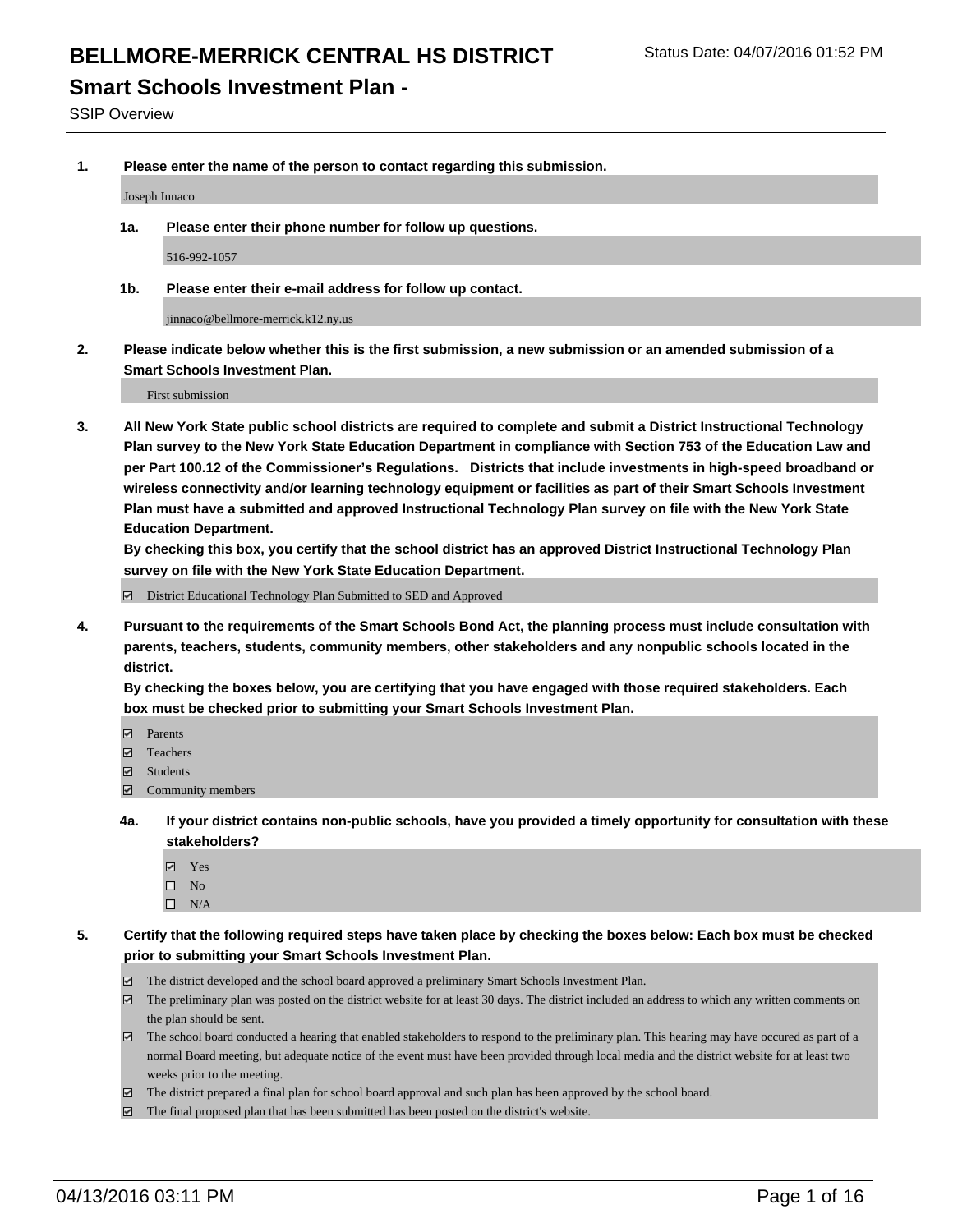# **BELLMORE-MERRICK CENTRAL HS DISTRICT** Status Date: 04/07/2016 01:52 PM **Smart Schools Investment Plan -**

SSIP Overview

**5a. Please upload the proposed Smart Schools Investment Plan (SSIP) that was posted on the district's website. Note that this should be different than your recently submitted Educational Technology Survey. The Final SSIP, as approved by the School Board, should also be posted on the website and remain there during the course of the projects contained therein.**

SMART SCHOOLS INVESTMENT PLAN - BELLMORE-MERRICK CHSD Final.pdf

**6. Please enter an estimate of the total number of students and staff that will benefit from this Smart Schools Investment Plan based on the cumulative projects submitted to date.**

7,000

**7. An LEA/School District may partner with one or more other LEA/School Districts to form a consortium to pool Smart Schools Bond Act funds for a project that meets all other Smart School Bond Act requirements. Each school district participating in the consortium will need to file an approved Smart Schools Investment Plan for the project and submit a signed Memorandum of Understanding that sets forth the details of the consortium including the roles of each respective district.**

 $\Box$  The district plans to participate in a consortium to partner with other school district(s) to implement a Smart Schools project.

**8. Please enter the name and 6-digit SED Code for each LEA/School District participating in the Consortium.**

| <b>Partner LEA/District</b> | ISED BEDS Code |
|-----------------------------|----------------|
| (No Response)               | (No Response)  |

**9. Please upload a signed Memorandum of Understanding with all of the participating Consortium partners.**

(No Response)

**10. Your district's Smart Schools Bond Act Allocation is:**

\$2,195,440

**11. Enter the budget sub-allocations by category that you are submitting for approval at this time. If you are not budgeting SSBA funds for a category, please enter 0 (zero.) If the value entered is \$0, you will not be required to complete that survey question.**

|                                       | Sub-<br>Allocations |
|---------------------------------------|---------------------|
| School Connectivity                   | 0                   |
| Connectivity Projects for Communities |                     |
| <b>Classroom Technology</b>           | 1,455,782           |
| Pre-Kindergarten Classrooms           | 0                   |
| Replace Transportable Classrooms      | Û                   |
| High-Tech Security Features           | 602,487             |
| Totals:                               | 2,058,269.00        |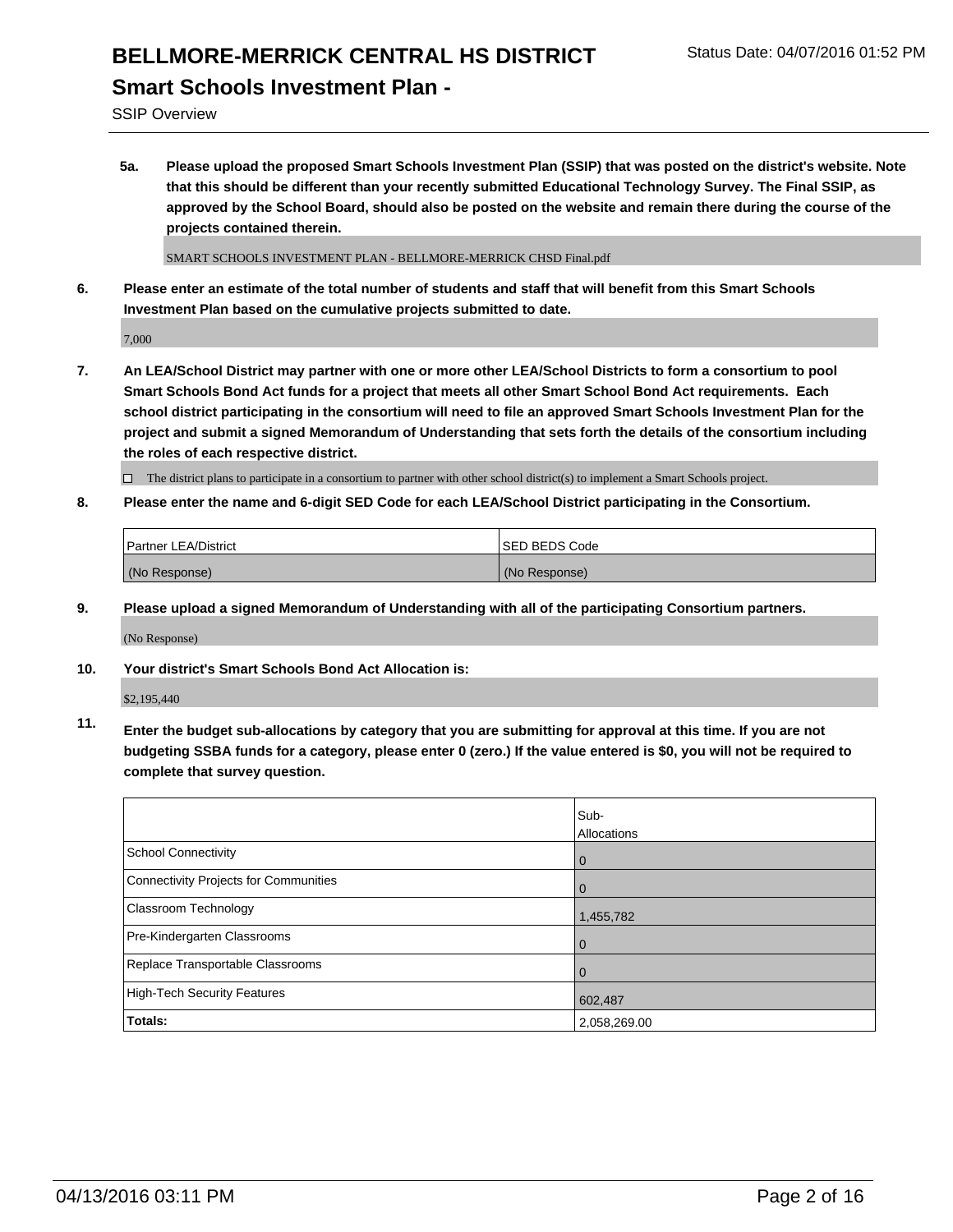#### **Smart Schools Investment Plan -**

School Connectivity

- **1. In order for students and faculty to receive the maximum benefit from the technology made available under the Smart Schools Bond Act, their school buildings must possess sufficient connectivity infrastructure to ensure that devices can be used during the school day. Smart Schools Investment Plans must demonstrate that:**
	- **sufficient infrastructure that meets the Federal Communications Commission's 100 Mbps per 1,000 students standard currently exists in the buildings where new devices will be deployed, or**
	- **is a planned use of a portion of Smart Schools Bond Act funds, or**
	- **is under development through another funding source.**

**Smart Schools Bond Act funds used for technology infrastructure or classroom technology investments must increase the number of school buildings that meet or exceed the minimum speed standard of 100 Mbps per 1,000 students and staff within 12 months. This standard may be met on either a contracted 24/7 firm service or a "burstable" capability. If the standard is met under the burstable criteria, it must be:**

**1. Specifically codified in a service contract with a provider, and**

**2. Guaranteed to be available to all students and devices as needed, particularly during periods of high demand, such as computer-based testing (CBT) periods.**

**Please describe how your district already meets or is planning to meet this standard within 12 months of plan submission.**

(No Response)

- **1a. If a district believes that it will be impossible to meet this standard within 12 months, it may apply for a waiver of this requirement, as described on the Smart Schools website. The waiver must be filed and approved by SED prior to submitting this survey.**
	- □ By checking this box, you are certifying that the school district has an approved waiver of this requirement on file with the New York State Education Department.
- **2. Connectivity Speed Calculator (Required)**

|                         | Number of<br><b>Students</b> | Multiply by<br>100 Kbps | Divide by 1000<br>to Convert to<br>Required<br>Speed in Mb | <b>Current Speed</b><br>in Mb | Expected<br>Speed to be<br>Attained Within<br>12 Months | <b>Expected Date</b><br>When<br>Required<br>Speed<br>Will be<br>Met |
|-------------------------|------------------------------|-------------------------|------------------------------------------------------------|-------------------------------|---------------------------------------------------------|---------------------------------------------------------------------|
| <b>Calculated Speed</b> | (No<br>Response)             | (No Response)           | (No<br>Response)                                           | (No<br>Response)              | (No<br>Response)                                        | (No<br>Response)                                                    |
| Totals:                 |                              |                         |                                                            |                               |                                                         |                                                                     |

**3. Briefly describe how you intend to use Smart Schools Bond Act funds for high-speed broadband and/or wireless connectivity projects in school buildings.**

(No Response)

**4. Briefly describe the linkage between the district's District Instructional Technology Plan and the proposed projects. (There should be a link between your response to this question and your response to Question 1 in Part E. Curriculum and Instruction "What are the district's plans to use digital connectivity and technology to improve teaching and learning?)**

(No Response)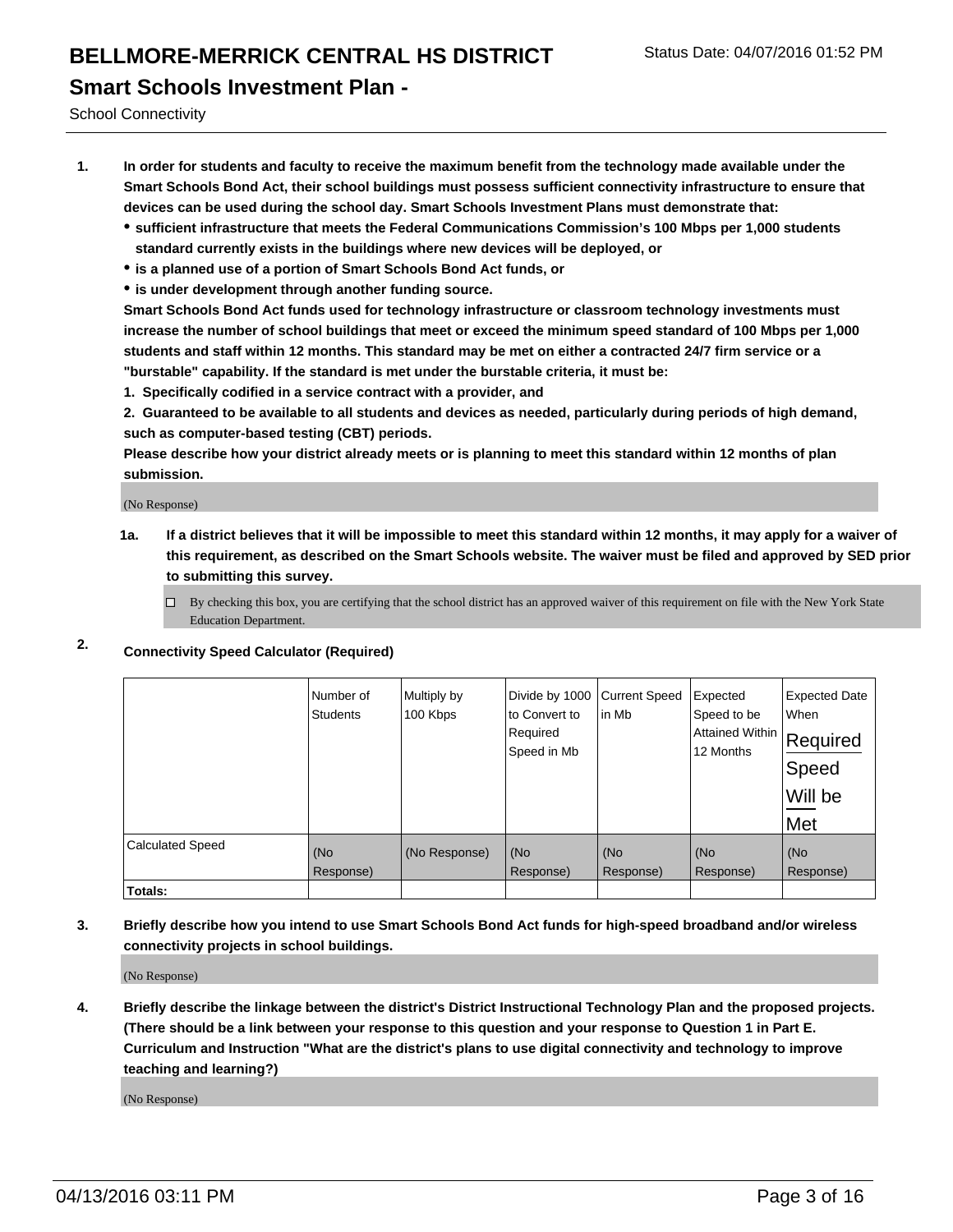## **Smart Schools Investment Plan -**

School Connectivity

**5. If the district wishes to have students and staff access the Internet from wireless devices within the school building, or in close proximity to it, it must first ensure that it has a robust Wi-Fi network in place that has sufficient bandwidth to meet user demand.**

**Please describe how you have quantified this demand and how you plan to meet this demand.**

(No Response)

**6. As indicated on Page 5 of the guidance, the Office of Facilities Planning will have to conduct a preliminary review of all capital projects, including connectivity projects.**

| <b>Project Number</b> |  |
|-----------------------|--|
| (No Response)         |  |

**7. Certain high-tech security and connectivity infrastructure projects may be eligible for an expedited review process as determined by the Office of Facilities Planning.**

**Was your project deemed eligible for streamlined review?**

(No Response)

**8. Include the name and license number of the architect or engineer of record.**

| Name          | License Number |
|---------------|----------------|
| (No Response) | (No Response)  |

**9. If you are submitting an allocation for School Connectivity complete this table. Note that the calculated Total at the bottom of the table must equal the Total allocation for this category that you entered in the SSIP Overview overall budget.** 

|                                            | Sub-<br>Allocation |
|--------------------------------------------|--------------------|
|                                            |                    |
| Network/Access Costs                       | (No Response)      |
| <b>Outside Plant Costs</b>                 | (No Response)      |
| School Internal Connections and Components | (No Response)      |
| <b>Professional Services</b>               | (No Response)      |
| Testing                                    | (No Response)      |
| <b>Other Upfront Costs</b>                 | (No Response)      |
| <b>Other Costs</b>                         | (No Response)      |
| Totals:                                    |                    |

| Select the allowable expenditure | Item to be purchased | Quantity      | Cost per Item | <b>Total Cost</b> |
|----------------------------------|----------------------|---------------|---------------|-------------------|
| type.                            |                      |               |               |                   |
| Repeat to add another item under |                      |               |               |                   |
| each type.                       |                      |               |               |                   |
| (No Response)                    | (No Response)        | (No Response) | (No Response) | (No Response)     |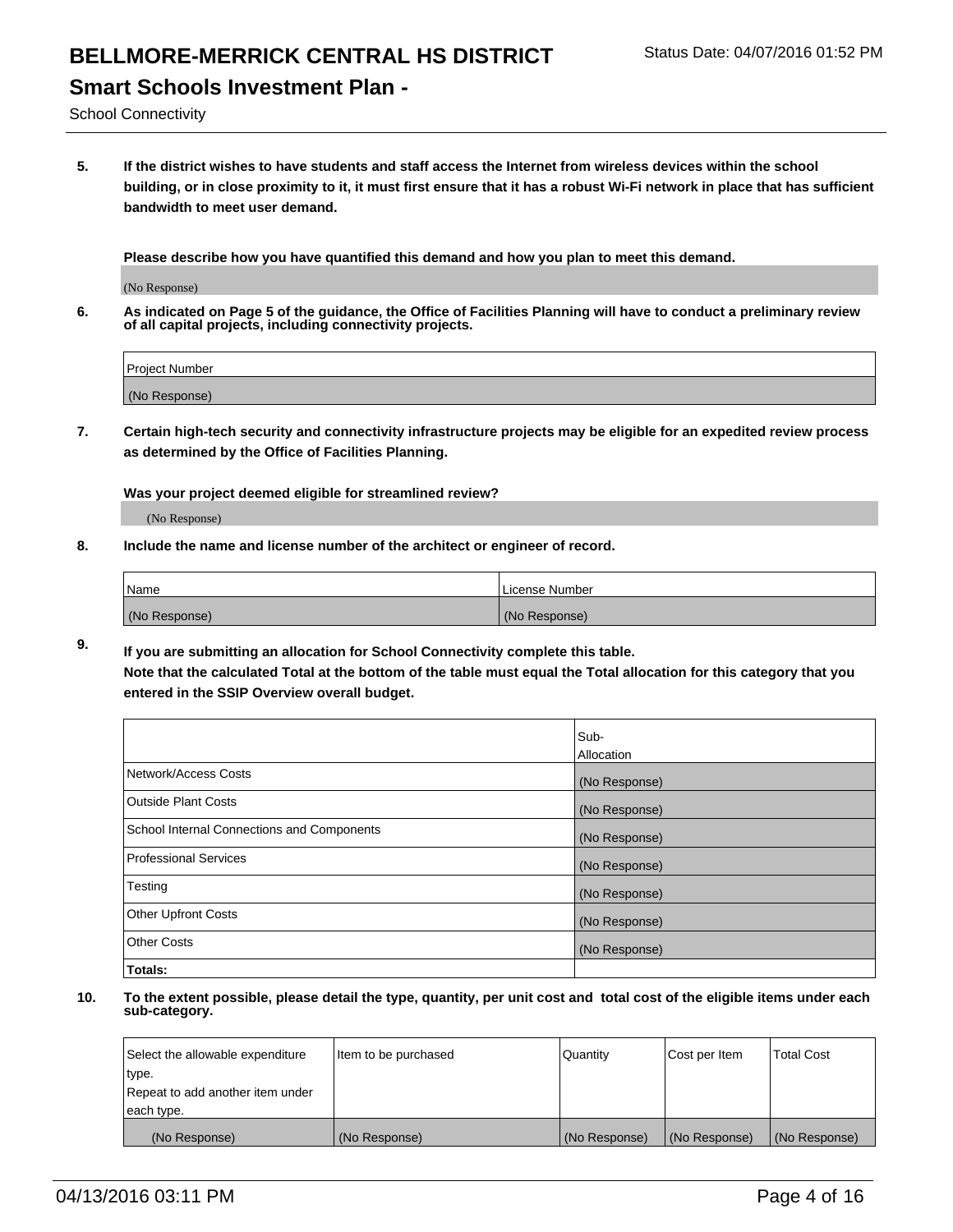#### **Smart Schools Investment Plan -**

Community Connectivity (Broadband and Wireless)

**1. Briefly describe how you intend to use Smart Schools Bond Act funds for high-speed broadband and/or wireless connectivity projects in the community.**

(No Response)

**2. Please describe how the proposed project(s) will promote student achievement and increase student and/or staff access to the Internet in a manner that enhances student learning and/or instruction outside of the school day and/or school building.**

(No Response)

**3. Community connectivity projects must comply with all the necessary local building codes and regulations (building and related permits are not required prior to plan submission).**

 $\Box$  I certify that we will comply with all the necessary local building codes and regulations.

**4. Please describe the physical location of the proposed investment.**

(No Response)

**5. Please provide the initial list of partners participating in the Community Connectivity Broadband Project, along with their Federal Tax Identification (Employer Identification) number.**

| <b>Project Partners</b> | Federal ID#   |
|-------------------------|---------------|
| (No Response)           | (No Response) |

**6. If you are submitting an allocation for Community Connectivity, complete this table.**

**Note that the calculated Total at the bottom of the table must equal the Total allocation for this category that you entered in the SSIP Overview overall budget.**

|                                    | Sub-Allocation |
|------------------------------------|----------------|
| Network/Access Costs               | (No Response)  |
| Outside Plant Costs                | (No Response)  |
| <b>Tower Costs</b>                 | (No Response)  |
| <b>Customer Premises Equipment</b> | (No Response)  |
| Professional Services              | (No Response)  |
| Testing                            | (No Response)  |
| <b>Other Upfront Costs</b>         | (No Response)  |
| Other Costs                        | (No Response)  |
| Totals:                            |                |

| Select the allowable expenditure | Item to be purchased | Quantity      | Cost per Item | <b>Total Cost</b> |
|----------------------------------|----------------------|---------------|---------------|-------------------|
| 'type.                           |                      |               |               |                   |
| Repeat to add another item under |                      |               |               |                   |
| each type.                       |                      |               |               |                   |
| (No Response)                    | (No Response)        | (No Response) | (No Response) | (No Response)     |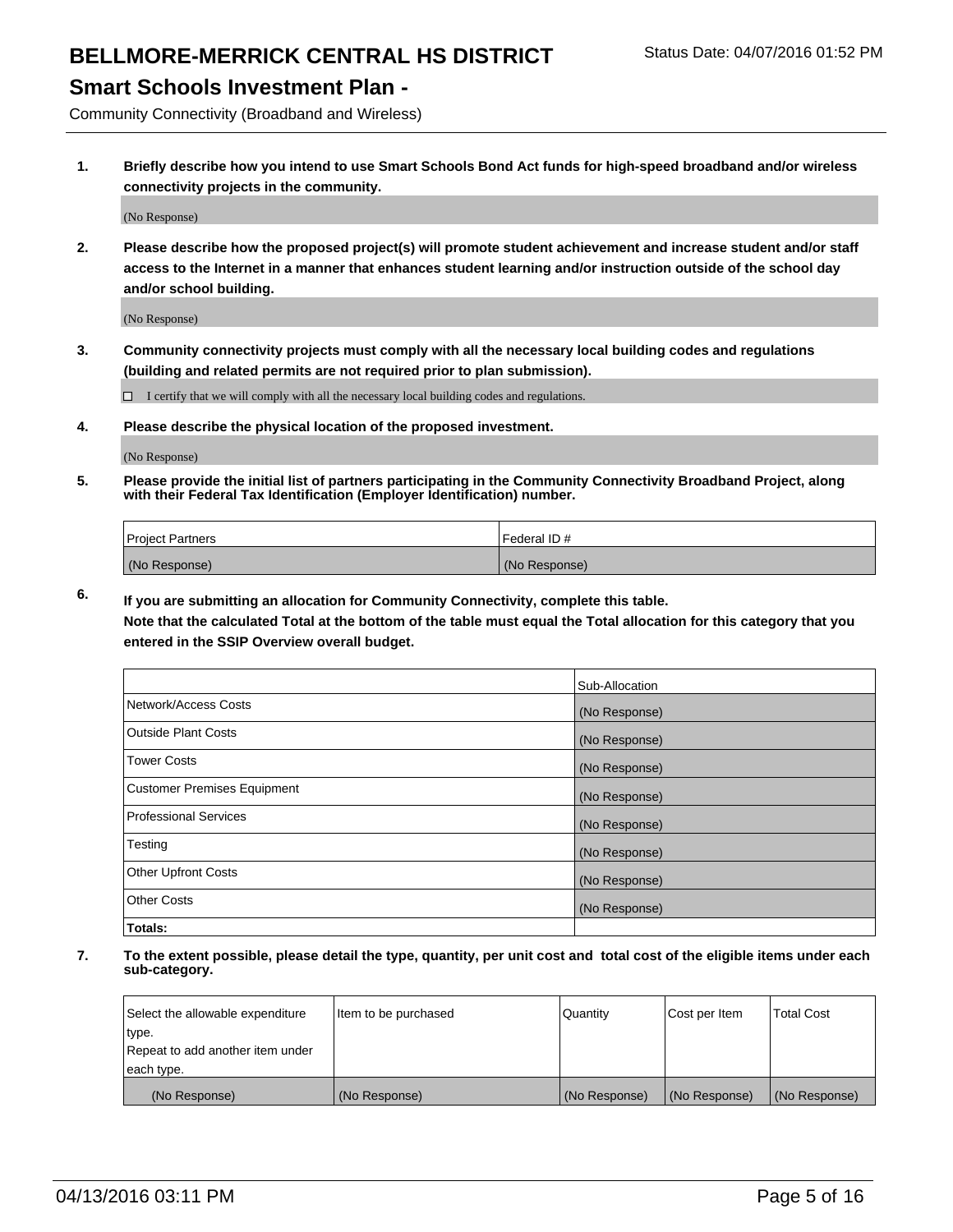#### **Smart Schools Investment Plan -**

Classroom Learning Technology

**1. In order for students and faculty to receive the maximum benefit from the technology made available under the Smart Schools Bond Act, their school buildings must possess sufficient connectivity infrastructure to ensure that devices can be used during the school day. Smart Schools Investment Plans must demonstrate that sufficient infrastructure that meets the Federal Communications Commission's 100 Mbps per 1,000 students standard currently exists in the buildings where new devices will be deployed, or is a planned use of a portion of Smart Schools Bond Act funds, or is under development through another funding source.**

**Smart Schools Bond Act funds used for technology infrastructure or classroom technology investments must increase the number of school buildings that meet or exceed the minimum speed standard of 100 Mbps per 1,000 students and staff within 12 months. This standard may be met on either a contracted 24/7 firm service or a "burstable" capability. If the standard is met under the burstable criteria, it must be:**

**1. Specifically codified in a service contract with a provider, and**

**2. Guaranteed to be available to all students and devices as needed, particularly during periods of high demand, such as computer-based testing (CBT) periods.**

**Please describe how your district already meets or is planning to meet this standard within 12 months of plan submission.**

In the summer of 2014, the Bellmore-Merrick Central High School District installed a new Cisco Wireless Network throughout all three high school buildings and an Alcatel-Lucent Wireless Network throughout both middle schools and central administrative/alternative learning program building. We utilized the industries top 2702I Air-Cisco wireless access points in the high schools to maximize throughput while repurposing new Alcatel-Lucent OmniAccess AP135 wireless access points throughout our middle schools and central administrative building to provide 100% wireless coverage.

Internet Access bandwith  $= 150$  Gb

- **1a. If a district believes that it will be impossible to meet this standard within 12 months, it may apply for a waiver of this requirement, as described on the Smart Schools website. The waiver must be filed and approved by SED prior to submitting this survey.**
	- $\Box$  By checking this box, you are certifying that the school district has an approved waiver of this requirement on file with the New York State Education Department.

#### **2. Connectivity Speed Calculator (Required)**

|                         | Number of<br><b>Students</b> | Multiply by<br>100 Kbps | Divide by 1000<br>lto Convert to<br>Required<br>Speed in Mb | <b>Current Speed</b><br>lin Mb | Expected<br>Speed to be<br><b>Attained Within</b><br>12 Months | <b>Expected Date</b><br>When<br>Required<br>Speed<br>Will be<br>Met |
|-------------------------|------------------------------|-------------------------|-------------------------------------------------------------|--------------------------------|----------------------------------------------------------------|---------------------------------------------------------------------|
| <b>Calculated Speed</b> | (No<br>Response)             | (No Response)           | (No<br>Response)                                            | KNo<br>Response)               | (No<br>Response)                                               | (No<br>Response)                                                    |
| Totals:                 |                              |                         |                                                             |                                |                                                                |                                                                     |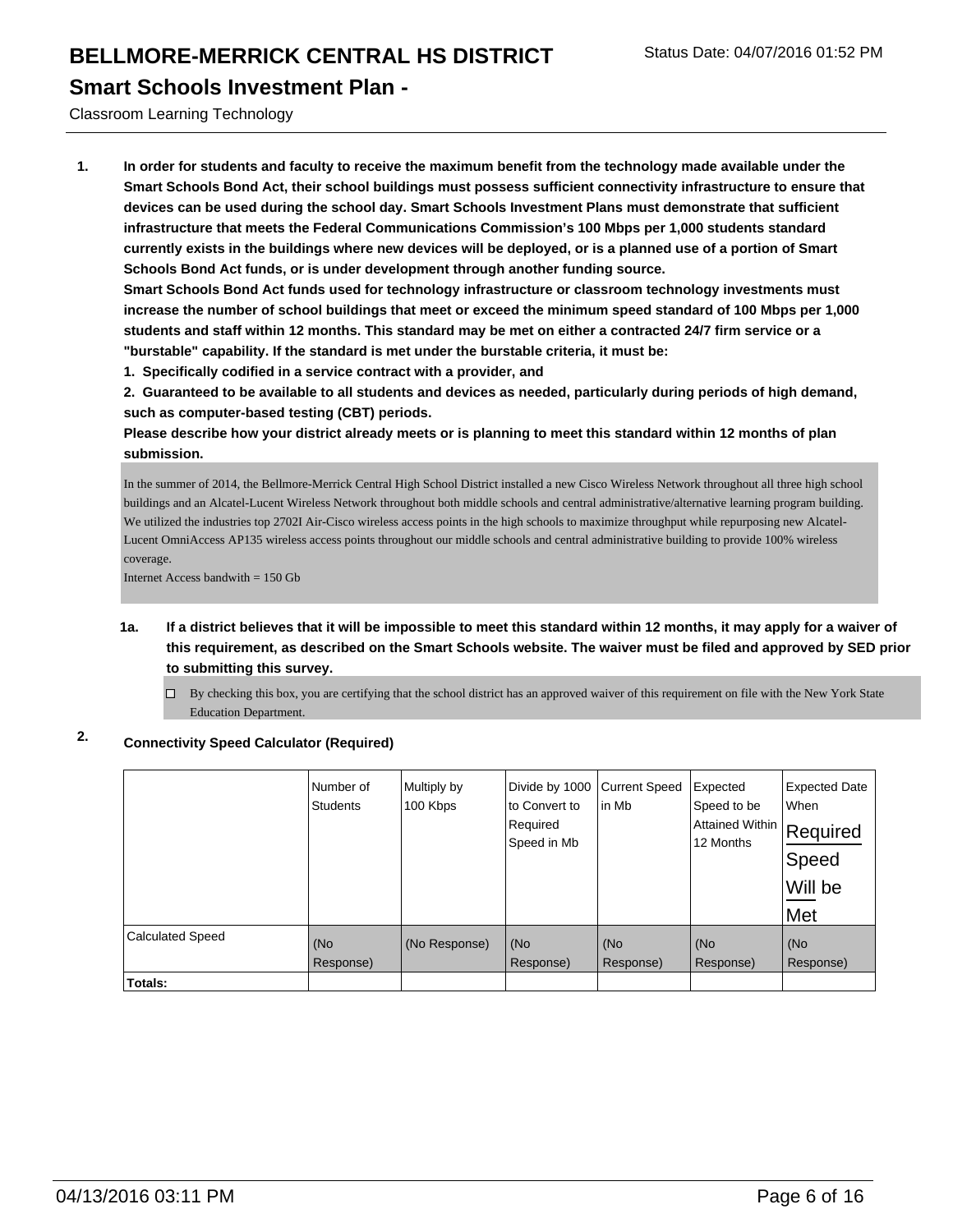## **Smart Schools Investment Plan -**

Classroom Learning Technology

**3. If the district wishes to have students and staff access the Internet from wireless devices within the school building, or in close proximity to it, it must first ensure that it has a robust Wi-Fi network in place that has sufficient bandwidth to meet user demand.**

**Please describe how you have quantified this demand and how you plan to meet this demand.**

In the summer of 2014, the Bellmore-Merrick Central High School District installed a new Cisco Wireless Network throughout all three high school buildings and an Alcatel-Lucent Wireless Network throughout both middle schools and central administrative building. We utilized the industries top 2702I Air-Cisco wireless access points in the high schools to maximize throughput while repurposing new Alcatel-Lucent OmniAccess AP135 wireless access points throughout our middle schools and central administrative building to provide 100% wireless coverage. Internet Access bandwith = 150 Gb

**4. All New York State public school districts are required to complete and submit an Instructional Technology Plan survey to the New York State Education Department in compliance with Section 753 of the Education Law and per Part 100.12 of the Commissioner's Regulations.**

**Districts that include educational technology purchases as part of their Smart Schools Investment Plan must have a submitted and approved Instructional Technology Plan survey on file with the New York State Education Department.**

By checking this box, you are certifying that the school district has an approved Instructional Technology Plan survey on file with the New York State Education Department.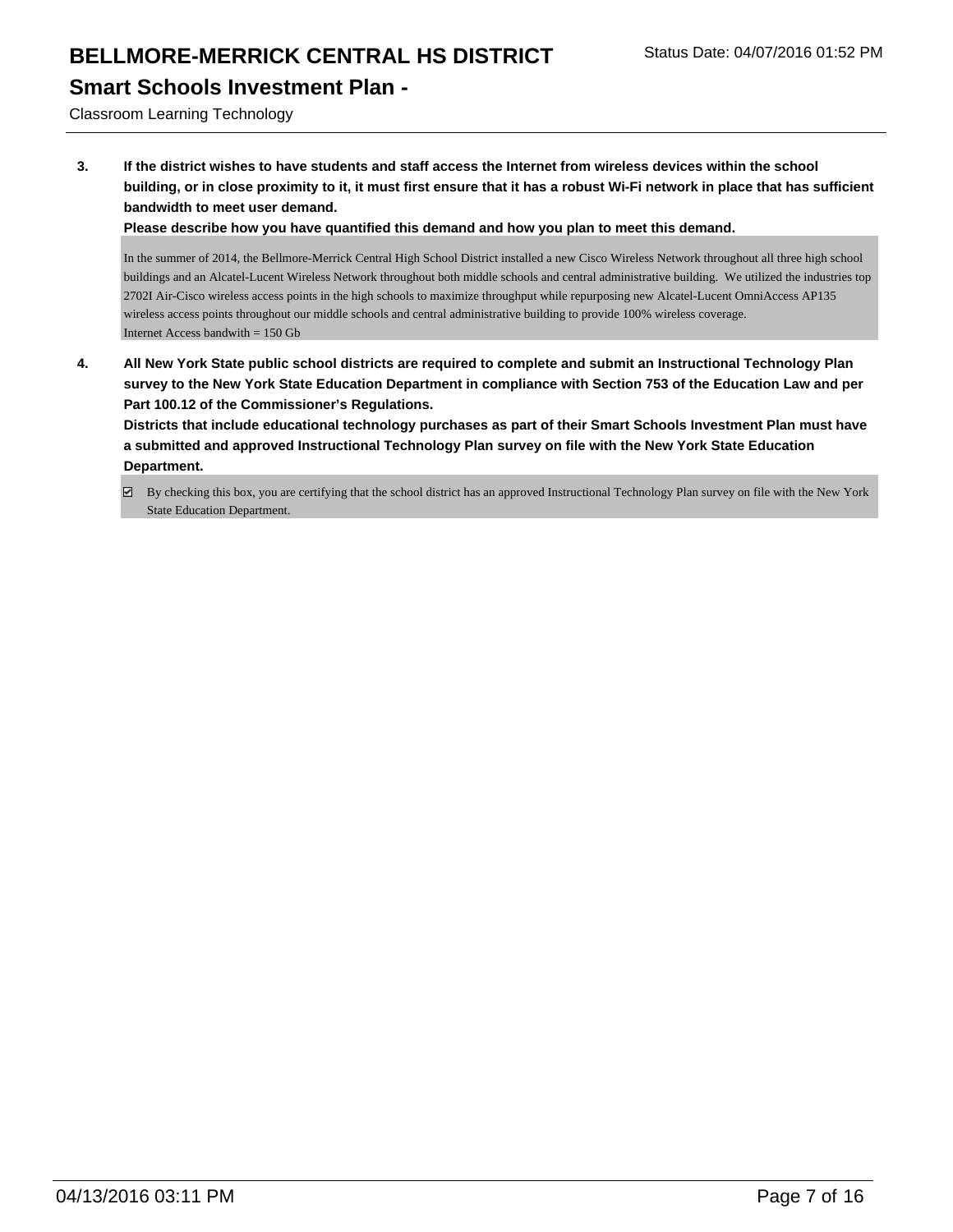#### **Smart Schools Investment Plan -**

Classroom Learning Technology

#### **5. Describe the devices you intend to purchase and their compatibility with existing or planned platforms or systems. Specifically address the adequacy of each facility's electrical, HVAC and other infrastructure necessary to install and support the operation of the planned technology.**

The SMART Board 6065 IFP includes the SMART Notebook collaborative learning software enabling Bellmore-Merrick CHSD to have access to a comprehensive suite of plug-ins, widgets, learning content and subject-specific add-ons while using the latest version of SMART Notebook software. The SMART Notebook software is included in the purchase of Interactive Board 6065. The maintenance of the Notebook Advantage subscription after the first year will be funded through the district's software budget. The SMART Board 6065 also includes access to the SMART Exchange website, where our teachers can connect, share and download over 60,000 digital resources.

The district has an inventory of 165 out-of-life Smart UF projectors throughout its schools. The Smart UF 45, 55 and 65 projectors are no longer available. In addition, there exist 160 Smart Boards throughout the district exceeding ten years in age. The SMART Interactive Flat panel 6065 is a long term investment with expected life of approximately 14 years.

40% of all desktop computers are over five years old in Bellmore-Merrick Central High School district. A District-wide computer refresh program with the purchase of HElitedesksk 800's is essential for high quality instruction, continuous improvement, and effective communications in multimedia learning environments and specialized content-area instructional labs including PLTW, Virtual Enterprise, Technology, Music, Art, Research, Library Media Center, World Languages, Math Computer Programming, Guidance, and Content Area Department Office clusters. The district has an inventory of 148 out-of-lifiPadad 2's.Bellmorere-Merrick Central High School District requires multiplChromebookok aniPadad carts to support and supplement instructional and curricula initiatives including the literacy program Achieve 3000, Google Docs/Drive and Google Classroom, BMCHSD Bring Your Own Device (BYOD)/Mobile Learning Device (MLD), Project Based Learning, and Academy of Math program. ThBellmorere-Merrick school district has adopted a "STEAM" philosophy to promote the integration of the Arts into our technology –based curricula in the areas of Engineering and Design. Our Science, Art, and Technology teachers are revising and developing courses which foster creativity and innovation to expand and build upon the fundamental core concepts described in the NYS Standards for Math, Science, and Technology as well as the NYS Art education standards. In upcoming District curriculum writing projects, our teachers will develop units of instruction that include the use of 3D printers to support their curricular goals by promoting student driven, hands-on inquiry projects in the form of engineering challenges and design briefs. The incorporation of 3D printer technology into our engineering and design classes will be a game changer in the learning environment. Students will be engaged with these projects from the planning stages all the way through the development of a product or prototype. Introducing skills and experiences that inspire students to choose STEAM careers is vital to developing graduates ready for college and careers in the 21st Century.

 ThBellmorere-Merrick Central High School District will purchase additional security cameras, hardware and installation from the OGS vendorIntralogicic Solutions) who installed the district's existing security camera system. The additional video surveillance cameras will enhance our existing security system by allowing us to further secure the facility for the safety of the students and staff.

In July 2014, ThBellmorere-Merrick Central High School District implemented the installation and configuration of Ciscoco Wireless system in the high schools and the relocation and configuration of the existing Aruba Wireless hot spots to the middle schools and alternative program contracted by Core BTS, Inc.

Service Set Identifiers have been implemented for the following:

- BMCHSD-Guest: (BYOD, non-district devices)
- BMCHSD-Device: (District devices Non-Windows –IE: Chrome Books, Apple TV'siPadsds, etc.)
- BMCHSD: District devices (Windows)

The district will upgrade the Aruba controller and access points to Ciscoco Wireless platform in the middle schools and alternative program building. The upgrade to Ciscoco platform throughout the district will afford the opportunity to manage devices along with instructional initiatives including Bring Your Own Device/Mobile Learning Device policy.

The upgrade tVMWarere View will provide teachers with a consistent educational technology platform throughout the district. It would provide the opportunity for a centralized and manageable desktop platform that can incorporate thin client as well as legacy computing platforms. This will extend the life of computer equipment and greatly enhance the district's digital age learning culture.

ThBellmorere-Merrick Central High School District continues to advance its efforts in creating a district-wide digital age learning culture along with the implementation of comprehensive technology integration designed to increase student achievement, promote excellence, and achievCyberer **Citizenship**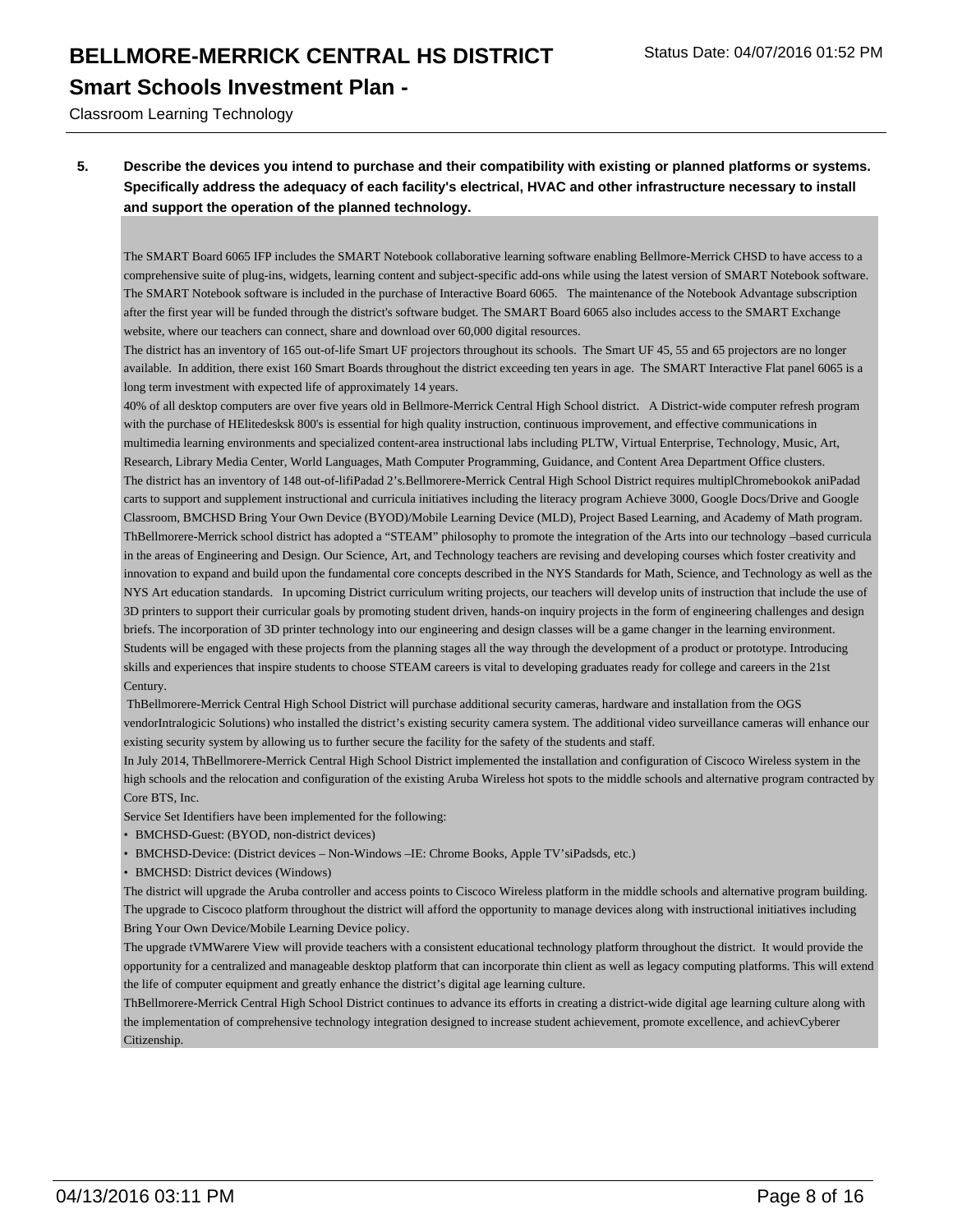### **Smart Schools Investment Plan -**

Classroom Learning Technology

- **6. Describe how the proposed technology purchases will:**
	- **> enhance differentiated instruction;**
	- **> expand student learning inside and outside the classroom;**
	- **> benefit students with disabilities and English language learners; and**
	- **> contribute to the reduction of other learning gaps that have been identified within the district.**

**The expectation is that districts will place a priority on addressing the needs of students who struggle to succeed in a rigorous curriculum. Responses in this section should specifically address this concern and align with the district's Instructional Technology Plan (in particular Question 2 of E. Curriculum and Instruction: "Does the district's instructional technology plan address the needs of students with disabilities to ensure equitable access to instruction, materials and assessments?" and Question 3 of the same section: "Does the district's instructional technology plan address the provision of assistive technology specifically for students with disabilities to ensure access to and participation in the general curriculum?"**

The Bellmore-Merrick Central High School District continues its commitment to creating a cutting-edge Digital age learning environment. The district has implemented a Bring Your Own Device (BYOD)/Mobile Learning Device (MLD) policy to create new opportunities for learning, college and career readiness, digital citizenship, and increase student achievement. Students and staff members may connect their personal MLD's to the BMCHSD Wireless Network for school-related purposes and activities only, consistent with and subject to the district policies and regulations and this agreement.

Teachers will have the ability to use digital technologies including, but not limited to Weebly Pro Campus Edition, Google Sites, Edmodo, and iTunes to increase communication and collaboration and integrate technology into the classroom by posting links, photos, pod casts, streaming video, and other digital content. Collaborative tools such as wikis, blogs and NoodleTools have been introduced as new forms of communication. The district will implement new iMac labs in the high schools to enhance learning through opportunities for graphic arts, publication design, and communications programs including a new broadcast Studio program.

The district will continue to provide opportunities to connect students and teachers in a global learning environment through various digital technologies including, but not limited to Internet, wireless network, Skype, Google Talk, and iTunes U.

The district will install new SMART Interactive Flat panels with multi touch capabilities and SMART Notebook 15. Additional tablets including Chromebooks and iPads will support curricular and instructional initiatives including Achieve3000, Google Classroom, and Academy of Math.

There are provisions in the instructional technology plan to support differentiated instruction and provide accommodations for students with disabilities. Many students with special needs require a multi-modal approach to learning. These students learn more efficiently when the same information and concepts are presented in more than one format (i.e. visual, auditory, physical/interactive, etc.). Access to Smart Board technologies, computers, tablets, word processing, etc., allow teachers the flexibility to design specialized instruction to address a wide range learning styles and needs.

These technologies also support our students with special needs in being provided fluent accommodations that do not disrupt large class instruction and preserve the dignity of the students who have such needs. Varying styles of visual presentations of information can be provided for the whole class, or for an individual; class notes can be made available at the end of the class; physical barriers to writing can now be accommodated with voice recognition technology; etc.

Finally, we provide assistive technology for students with varying special needs, including but not limited to: augmentative communication devices, hearing aids, and aids for visual and physical impairments. Some of the technologies typically provided to meet these needs include laptop computers, tablets, closed circuit TV's, and sound field systems. Having these technologies available empowers the District to provide support to level the playing field for students with disabilities.

Bellmore-Merrick Central High School District continues to address the need of students with disabilities who require assistive technology. To further assist students with special needs, the district will continue to assess and explore new assistive technology products that are matched to individual students' needs. We are currently implementing and updating Dragon Dictates Naturally Speaking software for both instructional and administrative use, as well as word prediction software for writing and e-readers for instruction. iPads designated for Special Education is being used as Assistive Technology for our special-needs students. Dictation software along with multiple learning apps and software is available for the iPad integration within Special Education .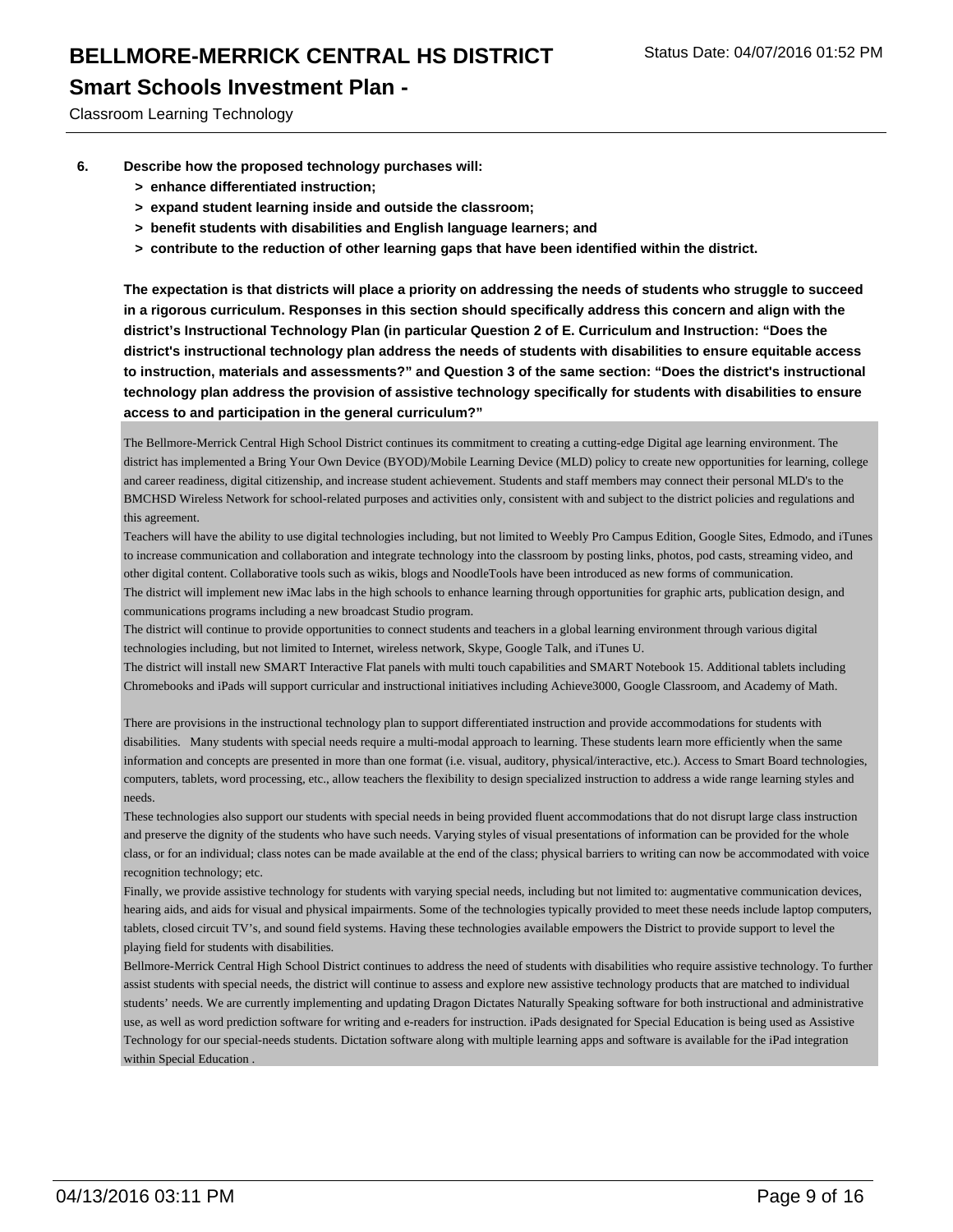## **Smart Schools Investment Plan -**

Classroom Learning Technology

**7. Where appropriate, briefly describe how the proposed technology purchases will enhance ongoing communication with parents and other stakeholders and help the district facilitate technology-based regional partnerships, including distance learning and other efforts.**

The Bellmore-Merrick Central High School District plans to increase student and teacher access to technology, in school, at home , and in the community through the following areas:

- Incorporate instructional technology tools including, but not limited to interactive whiteboards, wireless laptops, desktop computers, BYOD/MLD devices, and tablets.
- Incorporate use of the Google Docs/Drive/Classroom, Edmodo, and other applications that facilitate information sharing, interoperability, usercentered design and collaboration on the World Wide Web to support literacy.
- Upgrade wireless infrastructure and Internet bandwidth within schools to ensure technology will be accessible through a variety of ways, thereby allowing for enhancement of instruction for all students, in all content areas.
- Integrate voice, video, and data networks capable of providing communications at the school, community, state, and global levels.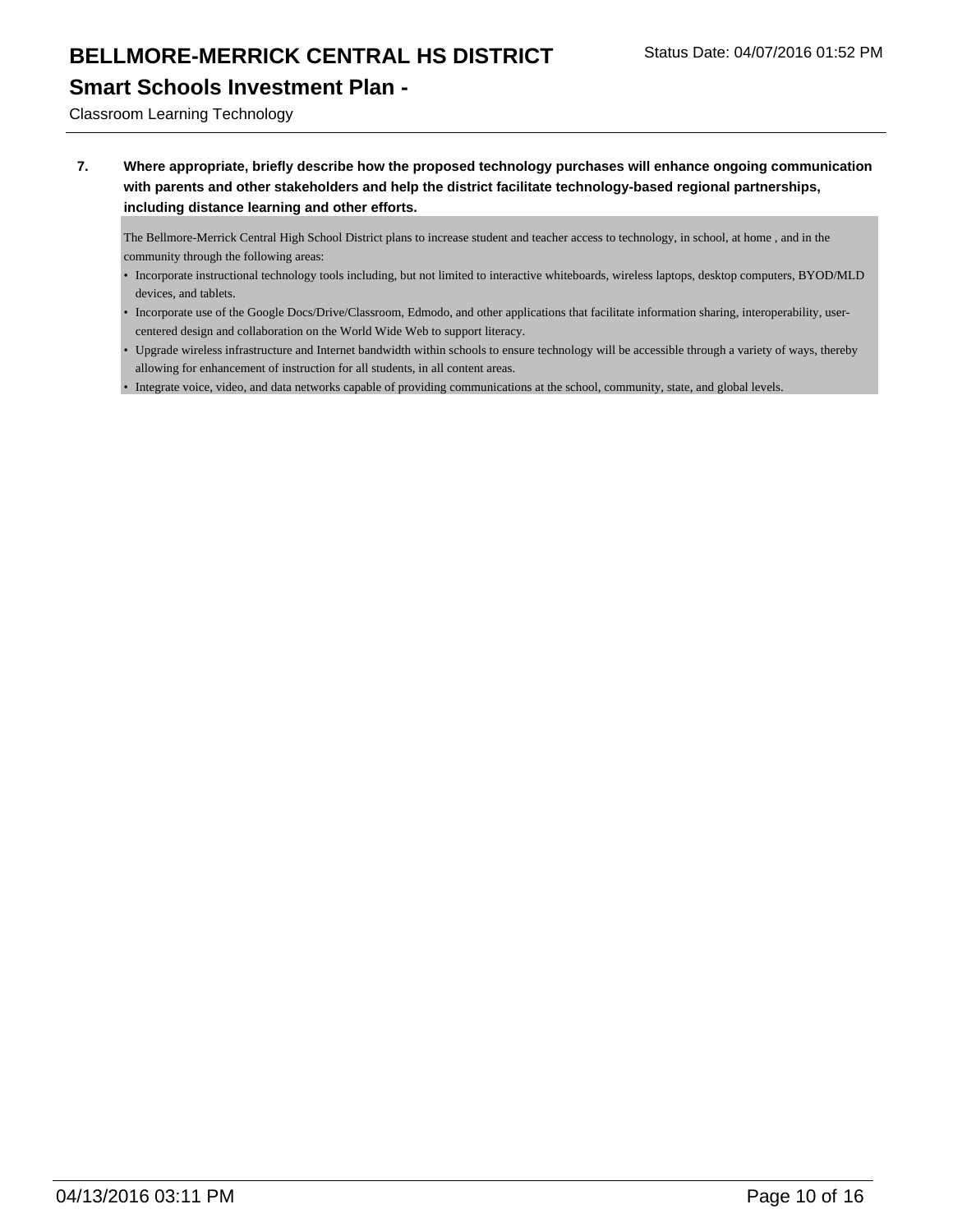#### **Smart Schools Investment Plan -**

Classroom Learning Technology

**8. Describe the district's plan to provide professional development to ensure that administrators, teachers and staff can employ the technology purchased to enhance instruction successfully.**

**Note: This response should be aligned and expanded upon in accordance with your district's response to Question 1 of F. Professional Development of your Instructional Technology Plan: "Please provide a summary of professional development offered to teachers and staff, for the time period covered by this plan, to support technology to enhance teaching and learning. Please include topics, audience and method of delivery within your summary."**

The Bellmore-Merrick Central High School District has implemented a Technology Integration Mentor program dedicated to improving the capacity of all teachers and staff so that they may effectively integrate technology into the curriculum, their instructional practices, and their data-driven decision-making. In addition, the district has implemented a Professional Development Academy committed to providing ongoing courses offerings to staff in instructional technology and all content areas. A 2015 Summer Professional Development Academy has also been created by the district to offer staff a variety of 15 hour/in-service credit professional development workshops on technology integration strategies. Professional development offerings in the area of instructional technology are aligned to ISTE, Common Core, and NYS PD standards.

- The district's instructional technology initiatives include, but are not limited to:
- -Bring your Own Device/Mobile Learning Device
- -Google Docs/Drive/ Classroom
- -Interactive Board /SMART Notebook Integration
- -Edmodo
- -Weebly Pro Campus Edition
- -Flipped Classroom
- -Digital Age Classroom

The Technology Integration Mentor Program, based upon the Peer Mentoring Model, has been developed and implemented by the Director of Instructional and Technology Services, Technology Mentor Coordinators, and Technology Integration Mentors within the five school buildings. All Technology Integration Mentors demonstrate within their department or grade level an advanced knowledge of technology, and incorporate technology into their instructional program and classroom practices. Their responsibility includes providing grass root support for teachers by conducting technology integration workshops, modeling best practices, coaching and facilitating collegial circles and user groups, preparing and sharing lesson plans, maintaining a building Technology Mentor website, creating quarterly technology newsletters, nominating teachers for a monthly Technology Integration Recognition Award and other resources relevant to their building or department's needs and interests.

The district has introduced the "catalog" of Summer Professional Development in-service courses for Bellmore-Merrick teachers. In a "summer learning camp" format, the district will be offering a variety of 15-hour/1 in-service credit courses for all teachers in the areas of instructional technology, advanced placement, and collaborative inclusion practices. The following includes the instructional technology course offerings:

-Google Docs/Drive/Classroom -Certification through Teq -Interactive Board Usability - Beginner -Interactive Board Usability Advanced - Digital Teacher Certification through Teq -Weebly Pro Campus -Flipped Classroom

The following Conferences and workshops have been attended for professional development:

- NBSLS Liaison Meetings
- Google Tools for Educators
- Long Island Technology Summit
- ASSET 17th Annual Technology Conference
- ISTE Conference 2015
- **9. Districts must contact the SUNY/CUNY teacher preparation program that supplies the largest number of the district's new teachers to request advice on innovative uses and best practices at the intersection of pedagogy and educational technology.**
	- By checking this box, you certify that you have contacted the SUNY/CUNY teacher preparation program that supplies the largest number of your new teachers to request advice on these issues.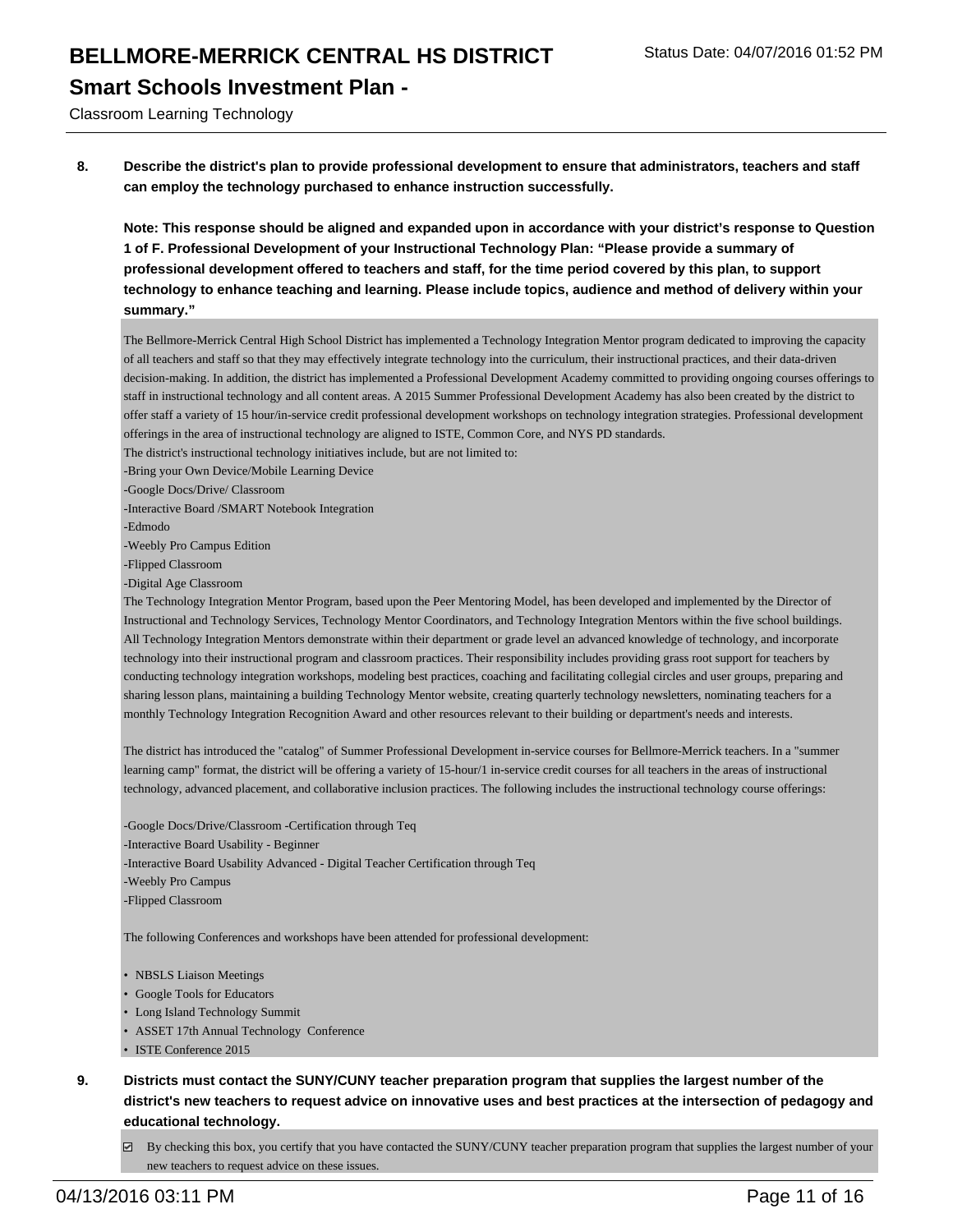## **Smart Schools Investment Plan -**

Classroom Learning Technology

**10. A district whose Smart Schools Investment Plan proposes the purchase of technology devices and other hardware must account for nonpublic schools in the district.**

**Are there nonpublic schools within your school district?**

- Yes
- $\square$  No
- **10a. Describe your plan to loan purchased hardware to nonpublic schools within your district. The plan should use your district's nonpublic per-student loan amount calculated below, within the framework of the guidance.**

In conformity with Education Law §754 and in recognition of the District's responsibility, the nonpublic schools located in the Bellmore and Merrick communities are to be notified that a deadline date of June 1 of the school year preceding the school year for which computer related requests are being made has been established by the District. Any requests received after that date will be rejected unless a reasonable explanation for the delay is provided.

#### Amendment – August 5, 2015

In recognition of the requirements of the Smart Schools Bond Act, the District will set aside an aggregate amount equal to \$250 per student for classroom technology loans to nonpublic school within the Bellmore and Merrick communities. (2014-15 BEDS data establishes that number of students at 132.) Based upon nonpublic school enrollment of 132 within the Bellmore-Merrick CHSD, the district anticipates spending \$250 per student on classroom technology =  $$33,000.00$ . The deadline date remains June 1 in accordance with previously established computer related loan procedures. However, if devices are approved in the 2015-2016 school year, we will make the share available to non-publics in the 2015-2016 school year.

**10b. A final Smart Schools Investment Plan cannot be approved until school authorities have adopted regulations specifying the date by which requests from nonpublic schools for the purchase and loan of Smart Schools Bond Act classroom technology must be received by the district.**

 $\boxtimes$  By checking this box, you certify that you have such a plan and associated regulations in place that have been made public.

#### **11. Nonpublic Classroom Technology Loan Calculator**

**The Smart Schools Bond Act provides that any Classroom Learning Technology purchases made using Smart Schools funds shall be lent, upon request, to nonpublic schools in the district. However, no school district shall be required to loan technology in amounts greater than the total obtained and spent on technology pursuant to the Smart Schools Bond Act and the value of such loan may not exceed the total of \$250 multiplied by the nonpublic school enrollment in the base year at the time of enactment. See:**

**http://www.p12.nysed.gov/mgtserv/smart\_schools/docs/Smart\_Schools\_Bond\_Act\_Guidance\_04.27.15\_Final.pdf.**

|                                       | 1. Classroom<br>Technology<br>Sub-allocation | 2. Public<br>Enrollment<br>$(2014-15)$ | 3. Nonpublic<br><b>Enrollment</b><br>$(2014-15)$                                              | 4. Sum of<br>Public and<br>Nonpublic<br><b>Enrollment</b> | 5. Total Per<br>Pupil Sub-<br>lallocation | 6. Total<br>Nonpublic Loan<br>l Amount |
|---------------------------------------|----------------------------------------------|----------------------------------------|-----------------------------------------------------------------------------------------------|-----------------------------------------------------------|-------------------------------------------|----------------------------------------|
| Calculated Nonpublic Loan<br>l Amount |                                              |                                        | (No Response)   (No Response)   (No Response)   (No Response)   (No Response)   (No Response) |                                                           |                                           |                                        |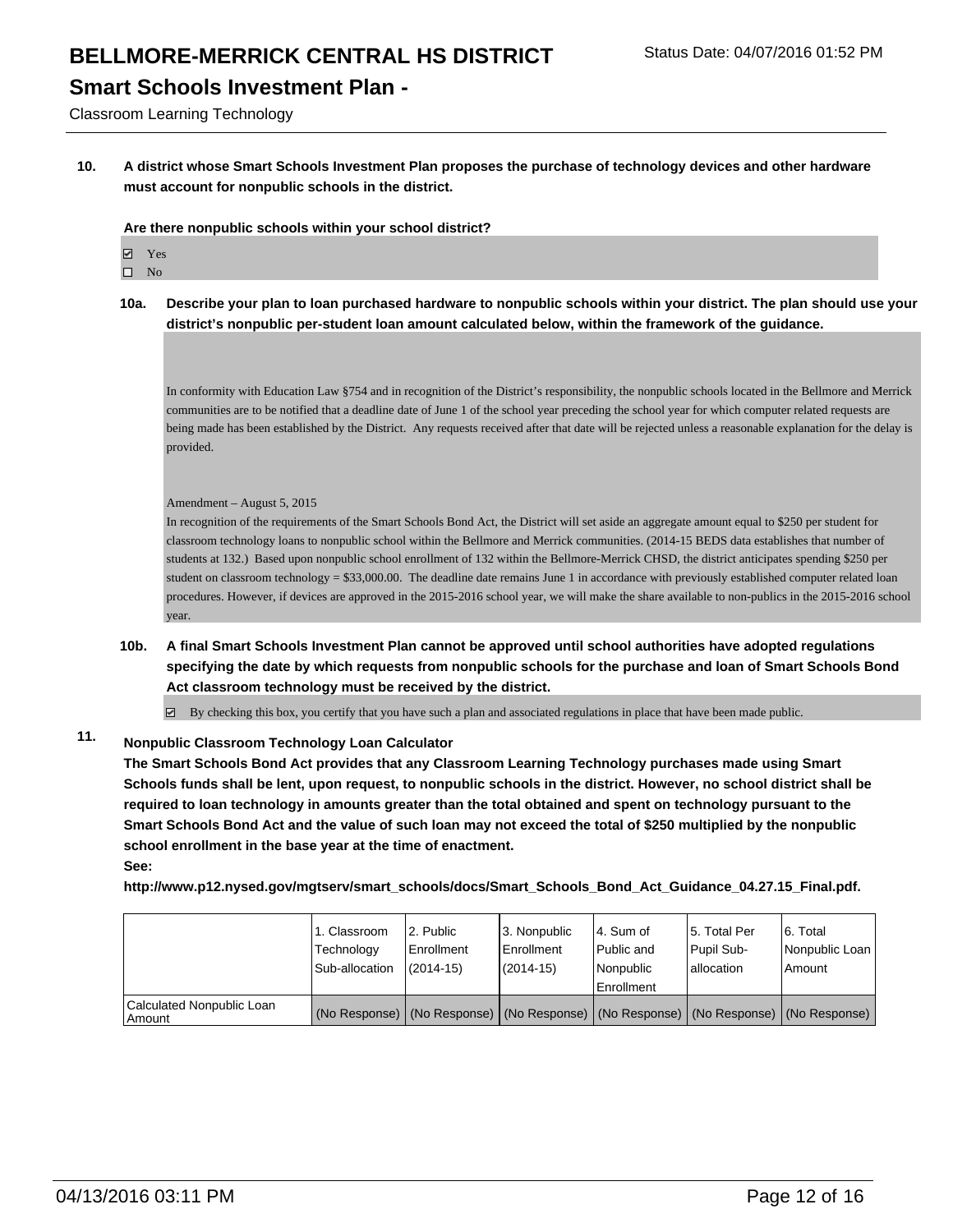#### **Smart Schools Investment Plan -**

Classroom Learning Technology

**12. To ensure the sustainability of technology purchases made with Smart Schools funds, districts must demonstrate a long-term plan to maintain and replace technology purchases supported by Smart Schools Bond Act funds. This sustainability plan shall demonstrate a district's capacity to support recurring costs of use that are ineligible for Smart Schools Bond Act funding such as device maintenance, technical support, Internet and wireless fees, maintenance of hotspots, staff professional development, building maintenance and the replacement of incidental items. Further, such a sustainability plan shall include a long-term plan for the replacement of purchased devices and equipment at the end of their useful life with other funding sources.**

 $\boxdot$  By checking this box, you certify that the district has a sustainability plan as described above.

**13. Districts must ensure that devices purchased with Smart Schools Bond funds will be distributed, prepared for use, maintained and supported appropriately. Districts must maintain detailed device inventories in accordance with generally accepted accounting principles.**

By checking this box, you certify that the district has a distribution and inventory management plan and system in place.

**14. If you are submitting an allocation for Classroom Learning Technology complete this table. Note that the calculated Total at the bottom of the table must equal the Total allocation for this category that you entered in the SSIP Overview overall budget.**

|                          | Sub-Allocation |
|--------------------------|----------------|
| Interactive Whiteboards  | 710,675        |
| <b>Computer Servers</b>  | 187,110        |
| <b>Desktop Computers</b> | 236,140        |
| Laptop Computers         | 162,884        |
| <b>Tablet Computers</b>  | 121,775        |
| <b>Other Costs</b>       | 37,198         |
| Totals:                  | 1,455,782.00   |

| Select the allowable expenditure | Item to be purchased | Quantity      | Cost per Item | <b>Total Cost</b> |
|----------------------------------|----------------------|---------------|---------------|-------------------|
| type.                            |                      |               |               |                   |
| Repeat to add another item under |                      |               |               |                   |
| each type.                       |                      |               |               |                   |
| (No Response)                    | (No Response)        | (No Response) | (No Response) | (No Response)     |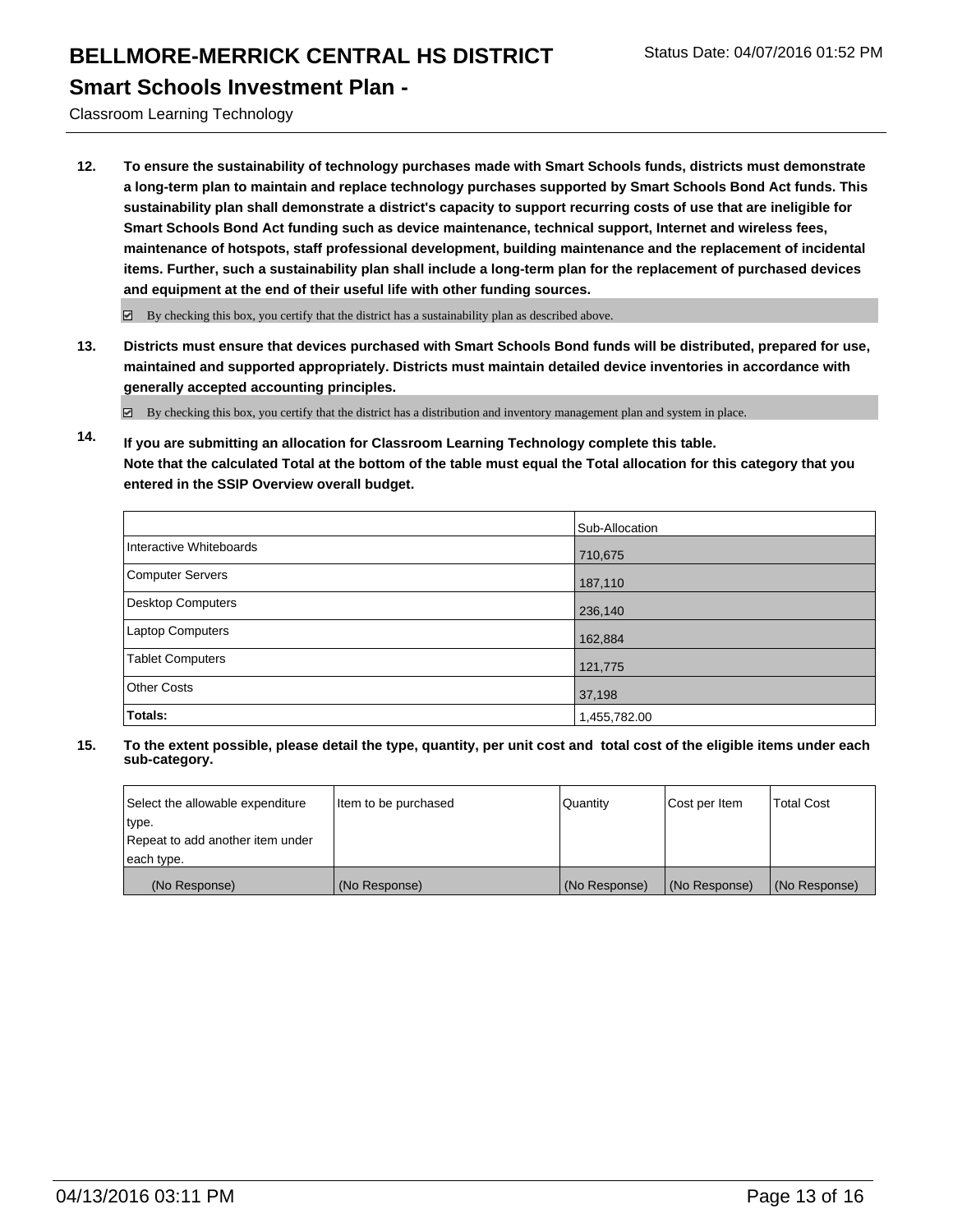## **Smart Schools Investment Plan -**

Pre-Kindergarten Classrooms

**1. Provide information regarding how and where the district is currently serving pre-kindergarten students and justify the need for additional space with enrollment projections over 3 years.**

(No Response)

- **2. Describe the district's plan to construct, enhance or modernize education facilities to accommodate prekindergarten programs. Such plans must include:**
	- **Specific descriptions of what the district intends to do to each space;**
	- **An affirmation that pre-kindergarten classrooms will contain a minimum of 900 square feet per classroom;**
	- **The number of classrooms involved;**
	- **The approximate construction costs per classroom; and**
	- **Confirmation that the space is district-owned or has a long-term lease that exceeds the probable useful life of the improvements.**

(No Response)

**3. Smart Schools Bond Act funds may only be used for capital construction costs. Describe the type and amount of additional funds that will be required to support ineligible ongoing costs (e.g. instruction, supplies) associated with any additional pre-kindergarten classrooms that the district plans to add.**

(No Response)

**4. All plans and specifications for the erection, repair, enlargement or remodeling of school buildings in any public school district in the State must be reviewed and approved by the Commissioner. Districts that plan capital projects using their Smart Schools Bond Act funds will undergo a Preliminary Review Process by the Office of Facilities Planning.**

| Project Number |  |
|----------------|--|
| (No Response)  |  |

**5. If you have made an allocation for Pre-Kindergarten Classrooms, complete this table. Note that the calculated Total at the bottom of the table must equal the Total allocation for this category that you**

**entered in the SSIP Overview overall budget.**

|                                          | Sub-Allocation |
|------------------------------------------|----------------|
| Construct Pre-K Classrooms               | (No Response)  |
| Enhance/Modernize Educational Facilities | (No Response)  |
| Other Costs                              | (No Response)  |
| Totals:                                  |                |

| Select the allowable expenditure | Item to be purchased | l Quantitv    | Cost per Item | <b>Total Cost</b> |
|----------------------------------|----------------------|---------------|---------------|-------------------|
| type.                            |                      |               |               |                   |
| Repeat to add another item under |                      |               |               |                   |
| each type.                       |                      |               |               |                   |
| (No Response)                    | (No Response)        | (No Response) | (No Response) | (No Response)     |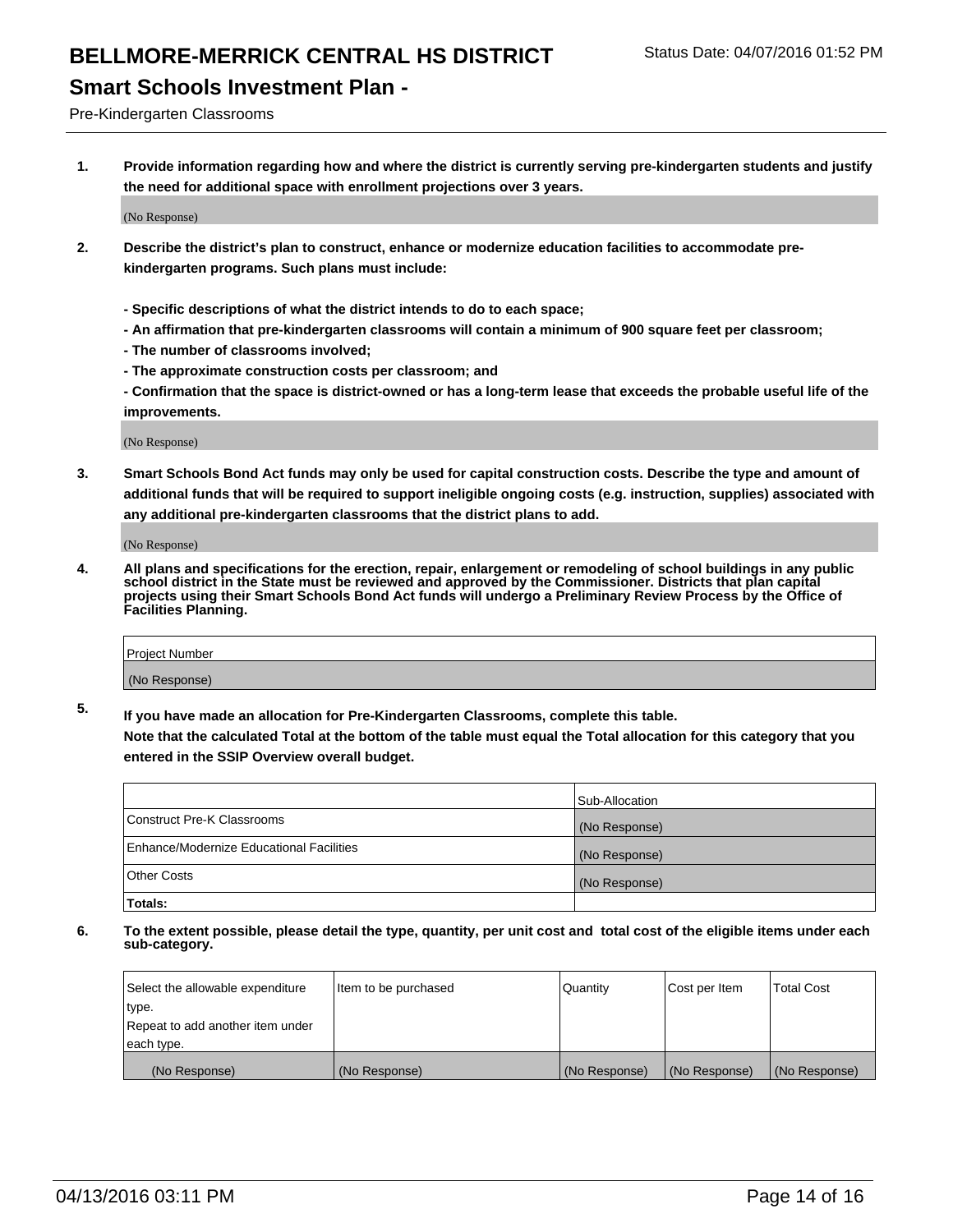# **Smart Schools Investment Plan -**

Replace Transportable Classrooms

**1. Describe the district's plan to construct, enhance or modernize education facilities to provide high-quality instructional space by replacing transportable classrooms.**

(No Response)

**2. All plans and specifications for the erection, repair, enlargement or remodeling of school buildings in any public school district in the State must be reviewed and approved by the Commissioner. Districts that plan capital projects using their Smart Schools Bond Act funds will undergo a Preliminary Review Process by the Office of Facilities Planning.**

| Project Number |  |
|----------------|--|
| (No Response)  |  |

**3. For large projects that seek to blend Smart Schools Bond Act dollars with other funds, please note that Smart Schools Bond Act funds can be allocated on a pro rata basis depending on the number of new classrooms built that directly replace transportable classroom units.**

**If a district seeks to blend Smart Schools Bond Act dollars with other funds describe below what other funds are being used and what portion of the money will be Smart Schools Bond Act funds.**

(No Response)

**4. If you have made an allocation for Replace Transportable Classrooms, complete this table. Note that the calculated Total at the bottom of the table must equal the Total allocation for this category that you entered in the SSIP Overview overall budget.**

|                                                | Sub-Allocation |
|------------------------------------------------|----------------|
| Construct New Instructional Space              | (No Response)  |
| Enhance/Modernize Existing Instructional Space | (No Response)  |
| <b>Other Costs</b>                             | (No Response)  |
| Totals:                                        |                |

| Select the allowable expenditure | Item to be purchased | Quantity      | Cost per Item | <b>Total Cost</b> |
|----------------------------------|----------------------|---------------|---------------|-------------------|
| type.                            |                      |               |               |                   |
| Repeat to add another item under |                      |               |               |                   |
| each type.                       |                      |               |               |                   |
| (No Response)                    | (No Response)        | (No Response) | (No Response) | (No Response)     |